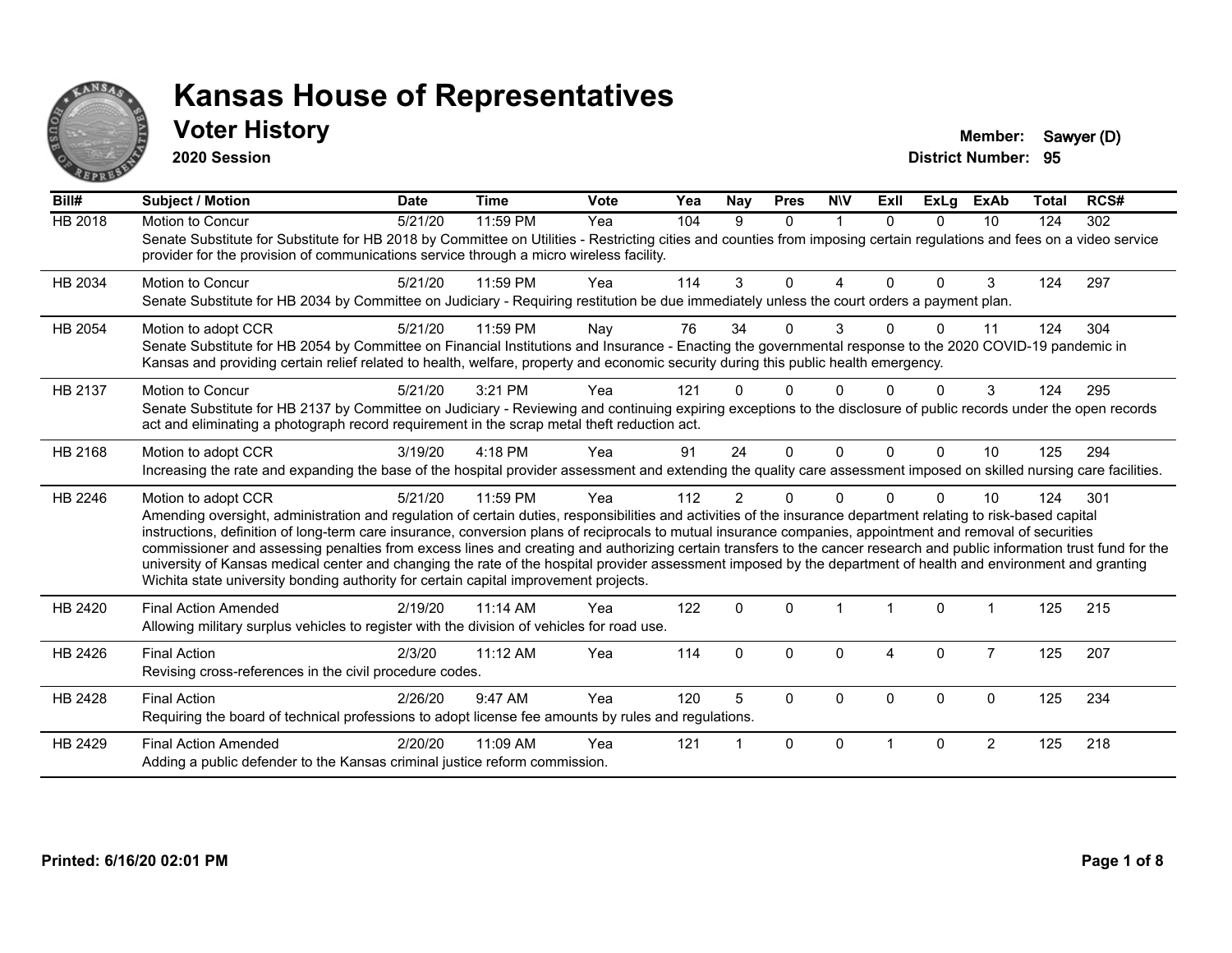

#### **Voter History Member:** Sawyer (D)

**2020 Session**

| Bill#          | <b>Subject / Motion</b>                                                                                                                                                                                                                                                    | <b>Date</b> | <b>Time</b> | <b>Vote</b> | Yea | <b>Nay</b>  | <b>Pres</b>  | <b>NIV</b>   | Exll                 | <b>ExLg</b>  | <b>ExAb</b>    | <b>Total</b> | RCS# |
|----------------|----------------------------------------------------------------------------------------------------------------------------------------------------------------------------------------------------------------------------------------------------------------------------|-------------|-------------|-------------|-----|-------------|--------------|--------------|----------------------|--------------|----------------|--------------|------|
| <b>HB 2432</b> | <b>Final Action Amended</b>                                                                                                                                                                                                                                                | 2/20/20     | 11:10 AM    | Yea         | 122 | $\Omega$    | $\mathbf{0}$ | $\mathbf{0}$ | 1                    | $\Omega$     | 2              | 125          | 219  |
|                | Creating the Kansas pesticide waste disposal program and allowing up to \$50,000 to be transferred annually from the Kansas agricultural remediation fund to a new<br>Kansas pesticide waste disposal fund.                                                                |             |             |             |     |             |              |              |                      |              |                |              |      |
| HB 2438        | <b>Final Action</b><br>Allowing certain exceptions to the confidentiality of state child death review board documents.                                                                                                                                                     | 2/26/20     | 9:48 AM     | Yea         | 125 | $\Omega$    | $\mathbf{0}$ | $\Omega$     | $\Omega$             | $\Omega$     | $\mathbf{0}$   | 125          | 235  |
| <b>HB 2447</b> | <b>Final Action Amended</b><br>Changing how two-way electronic audio-visual communication is used in courts.                                                                                                                                                               | 2/20/20     | 11:16 AM    | Yea         | 83  | 39          | $\mathbf{0}$ | $\mathbf 0$  | $\blacktriangleleft$ | $\mathbf{0}$ | $\overline{2}$ | 125          | 220  |
| HB 2448        | <b>Final Action Amended</b><br>Changing penalties for crimes related to motor vehicles.                                                                                                                                                                                    | 2/19/20     | 11:15 AM    | Yea         | 98  | 25          | $\mathbf 0$  | $\mathbf 0$  | $\mathbf{1}$         | 0            | $\mathbf{1}$   | 125          | 216  |
| HB 2449        | <b>Final Action</b><br>Changing the requirements for board of indigents' defense services appointments.                                                                                                                                                                    | 2/20/20     | $11:17$ AM  | Yea         | 99  | 23          | $\mathbf{0}$ | $\mathbf{0}$ | 1                    | $\Omega$     | $\overline{2}$ | 125          | 221  |
| HB 2451        | <b>Final Action</b><br>Amending Kansas department of agriculture division of animal health license, permit and registration renewal deadlines.                                                                                                                             | 2/20/20     | 11:18 AM    | Yea         | 122 | $\mathbf 0$ | $\mathbf{0}$ | 0            | $\blacktriangleleft$ | $\Omega$     | $\overline{2}$ | 125          | 222  |
| HB 2452        | <b>Final Action</b><br>Creating the Kansas reading readiness act.                                                                                                                                                                                                          | 2/26/20     | 9:49 AM     | Yea         | 125 | $\Omega$    | $\Omega$     | $\Omega$     | $\Omega$             | $\Omega$     | $\mathbf 0$    | 125          | 236  |
| HB 2454        | <b>Final Action Amended</b><br>Self-storage unit rentals; sales and towing of property for nonpayment of rent or abandonment; contractual value of property.                                                                                                               | 2/19/20     | 11:17 AM    | Yea         | 114 | 9           | $\mathbf{0}$ | $\Omega$     |                      | $\Omega$     | $\mathbf{1}$   | 125          | 217  |
| HB 2456        | <b>Final Action</b><br>Clarifying the definition of the term "possession" in the Kansas criminal code.                                                                                                                                                                     | 2/26/20     | $9:50$ AM   | Yea         | 124 |             | $\Omega$     | $\Omega$     | $\Omega$             | $\Omega$     | $\mathbf{0}$   | 125          | 237  |
| HB 2462        | <b>Final Action</b><br>Updating provisions related to the Kansas department of agriculture division of conservation.                                                                                                                                                       | 2/26/20     | 9:51 AM     | Yea         | 125 | $\Omega$    | $\mathbf{0}$ | $\Omega$     | $\mathbf{0}$         | $\Omega$     | $\mathbf{0}$   | 125          | 238  |
| HB 2463        | <b>Final Action Amended</b><br>Amending the Kansas pesticide law's licensure requirements and the Kansas chemigation safety law's permittee requirements.                                                                                                                  | 2/26/20     | 9:52 AM     | Yea         | 125 | $\Omega$    | $\Omega$     | $\Omega$     | $\Omega$             | $\Omega$     | $\Omega$       | 125          | 239  |
| HB 2464        | <b>Final Action Amended</b><br>Updating egg repacking requirements for retailers.                                                                                                                                                                                          | 2/26/20     | 9:53 AM     | Yea         | 121 |             | $\Omega$     | $\Omega$     | $\Omega$             | $\Omega$     | $\Omega$       | 125          | 240  |
| HB 2466        | <b>Final Action</b><br>Enacting the Kansas taxpayer protection act; requiring the signature and tax identification number of paid tax return preparers on income tax returns; authorizing<br>actions to enjoin paid tax return preparers from engaging in certain conduct. | 2/10/20     | 11:10 AM    | Yea         | 118 |             | $\Omega$     |              | $\mathcal{P}$        | $\Omega$     | 3              | 125          | 212  |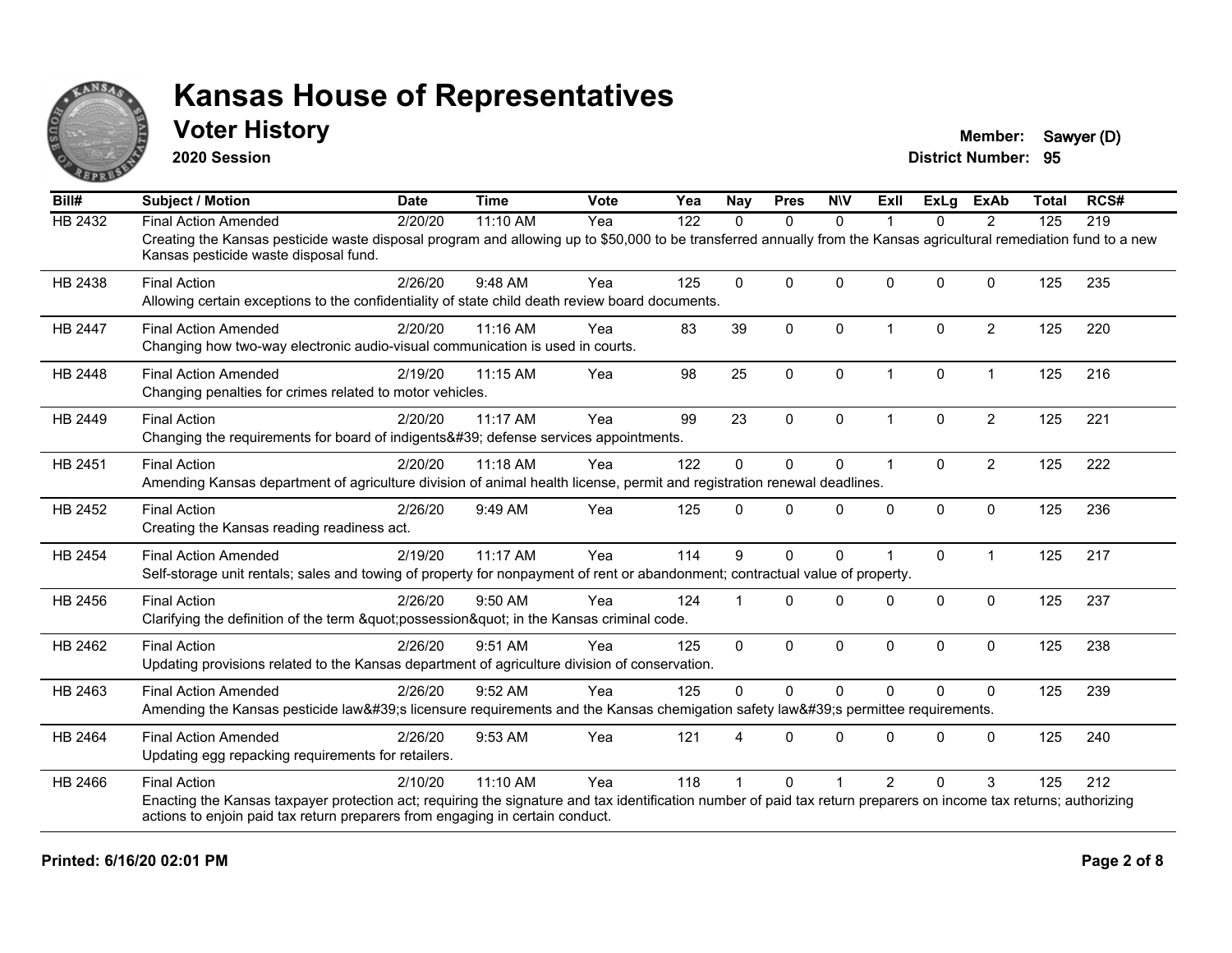

## **Voter History Member:** Sawyer (D)

**2020 Session**

| Bill#          | <b>Subject / Motion</b>                                                                                                                                             | <b>Date</b> | <b>Time</b> | Vote | Yea | Nay            | <b>Pres</b>  | <b>NIV</b>   | ExII     | <b>ExLg</b> | <b>ExAb</b>    | <b>Total</b> | RCS# |
|----------------|---------------------------------------------------------------------------------------------------------------------------------------------------------------------|-------------|-------------|------|-----|----------------|--------------|--------------|----------|-------------|----------------|--------------|------|
| <b>HB 2467</b> | <b>Final Action Amended</b>                                                                                                                                         | 2/7/20      | 4:10 PM     | Yea  | 105 | 15             | $\mathbf{0}$ | 3            | $\Omega$ | 2           | $\mathbf{0}$   | 125          | 211  |
|                | Removing the spousal exception from sexual battery and requiring a domestic violence offender assessment on a first conviction of domestic battery.                 |             |             |      |     |                |              |              |          |             |                |              |      |
| HB 2469        | <b>Final Action Amended</b>                                                                                                                                         | 2/26/20     | $9:54$ AM   | Yea  | 120 | 5              | $\Omega$     | $\Omega$     | 0        | $\Omega$    | 0              | 125          | 241  |
|                | Extending terminal medical release to inmates in the custody of the department of corrections with a condition likely to cause death within 120 days.               |             |             |      |     |                |              |              |          |             |                |              |      |
| HB 2470        | <b>Final Action</b>                                                                                                                                                 | 2/26/20     | $9:55$ AM   | Yea  | 125 | $\Omega$       | $\Omega$     | $\Omega$     | $\Omega$ | $\Omega$    | $\mathbf{0}$   | 125          | 242  |
|                | Clarifying jurisdiction and supervision of offenders in a certified drug abuse treatment program.                                                                   |             |             |      |     |                |              |              |          |             |                |              |      |
| HB 2479        | <b>Final Action</b>                                                                                                                                                 | 2/26/20     | 9:56 AM     | Yea  | 125 | $\Omega$       | $\mathbf{0}$ | $\Omega$     | $\Omega$ | $\Omega$    | $\mathbf 0$    | 125          | 243  |
|                | Codifying the NAIC corporate governance model regulation into statute.                                                                                              |             |             |      |     |                |              |              |          |             |                |              |      |
| HB 2480        | <b>Final Action</b>                                                                                                                                                 | 2/26/20     | 9:57 AM     | Yea  | 125 | $\Omega$       | $\Omega$     | $\mathbf{0}$ | $\Omega$ | $\Omega$    | $\mathbf{0}$   | 125          | 244  |
|                | Updating the definition of long-term care insurance contained in the long-term care insurance act.                                                                  |             |             |      |     |                |              |              |          |             |                |              |      |
| HB 2487        | <b>Emergency Final Action</b>                                                                                                                                       | 2/26/20     | 4:22 PM     | Yea  | 118 | $\overline{7}$ | $\mathbf{0}$ | $\Omega$     | $\Omega$ | $\Omega$    | $\mathbf{0}$   | 125          | 262  |
|                | Including emotional disability rather than emotional disturbance in the definitions of "children with disabilities" and "individuals with disabilities. "           |             |             |      |     |                |              |              |          |             |                |              |      |
| HB 2490        | <b>Final Action</b>                                                                                                                                                 | 3/12/20     | 11:21 AM    | Yea  | 118 | $\overline{2}$ | $\mathbf{0}$ | $\Omega$     |          | $\Omega$    | 4              | 125          | 276  |
|                | Kansas corporation NOL carryforward extension.                                                                                                                      |             |             |      |     |                |              |              |          |             |                |              |      |
| HB 2495        | <b>Final Action</b>                                                                                                                                                 | 2/26/20     | 9:58 AM     | Yea  | 125 | $\mathbf 0$    | $\Omega$     | $\mathbf 0$  | $\Omega$ | $\Omega$    | $\mathbf 0$    | 125          | 245  |
|                | Authorizing the crime victims compensation board to waive application time restrictions for a victim of a sexually violent crime to receive compensation for mental |             |             |      |     |                |              |              |          |             |                |              |      |
|                | health counseling.                                                                                                                                                  |             |             |      |     |                |              |              |          |             |                |              |      |
| HB 2496        | <b>Final Action</b>                                                                                                                                                 | 2/26/20     | 9:59 AM     | Yea  | 125 | $\mathbf{0}$   | $\mathbf{0}$ | $\Omega$     | $\Omega$ | $\Omega$    | $\mathbf 0$    | 125          | 246  |
|                | Authorizing court services officers and community corrections officers to provide a certification of identification to offenders.                                   |             |             |      |     |                |              |              |          |             |                |              |      |
| HB 2500        | <b>Emergency Final Action Amended</b>                                                                                                                               | 2/20/20     | 11:48 AM    | Yea  | 122 | 0              | $\Omega$     | $\Omega$     |          | $\Omega$    | $\overline{2}$ | 125          | 226  |
|                | Amending the Kansas power of attorney act regarding the form of a power of attorney and the duties of third parties relying and acting on a power of attorney.      |             |             |      |     |                |              |              |          |             |                |              |      |
| HB 2501        | <b>Final Action Amended</b>                                                                                                                                         | 2/20/20     | 11:19 AM    | Yea  | 119 | 3              | $\Omega$     | $\Omega$     |          | $\Omega$    | 2              | 125          | 223  |
|                | Allowing salvage vehicle pools to apply for ownership documents for vehicles that are disclaimed by insurance companies.                                            |             |             |      |     |                |              |              |          |             |                |              |      |
| HB 2503        | <b>Final Action Amended</b>                                                                                                                                         | 2/26/20     | 10:00 AM    | Yea  | 125 | $\Omega$       | $\Omega$     | $\Omega$     | $\Omega$ | $\Omega$    | $\mathbf{0}$   | 125          | 247  |
|                | Authorizing the transfer of \$268,412,000 from the state general fund to the KPERS fund during fiscal year 2020 and eliminating certain level-dollar employer       |             |             |      |     |                |              |              |          |             |                |              |      |
|                | contribution payments.                                                                                                                                              |             |             |      |     |                |              |              |          |             |                |              |      |
| HB 2506        | <b>EFA Sub Bill Amended</b>                                                                                                                                         | 2/26/20     | 4:26 PM     | Yea  | 123 | $\mathcal{P}$  | $\Omega$     | $\Omega$     | $\Omega$ | $\Omega$    | $\Omega$       | 125          | 265  |
|                | Expanding the military spouse and servicemember's expedited licensure law to certain other license, certificate or registration applicants.                         |             |             |      |     |                |              |              |          |             |                |              |      |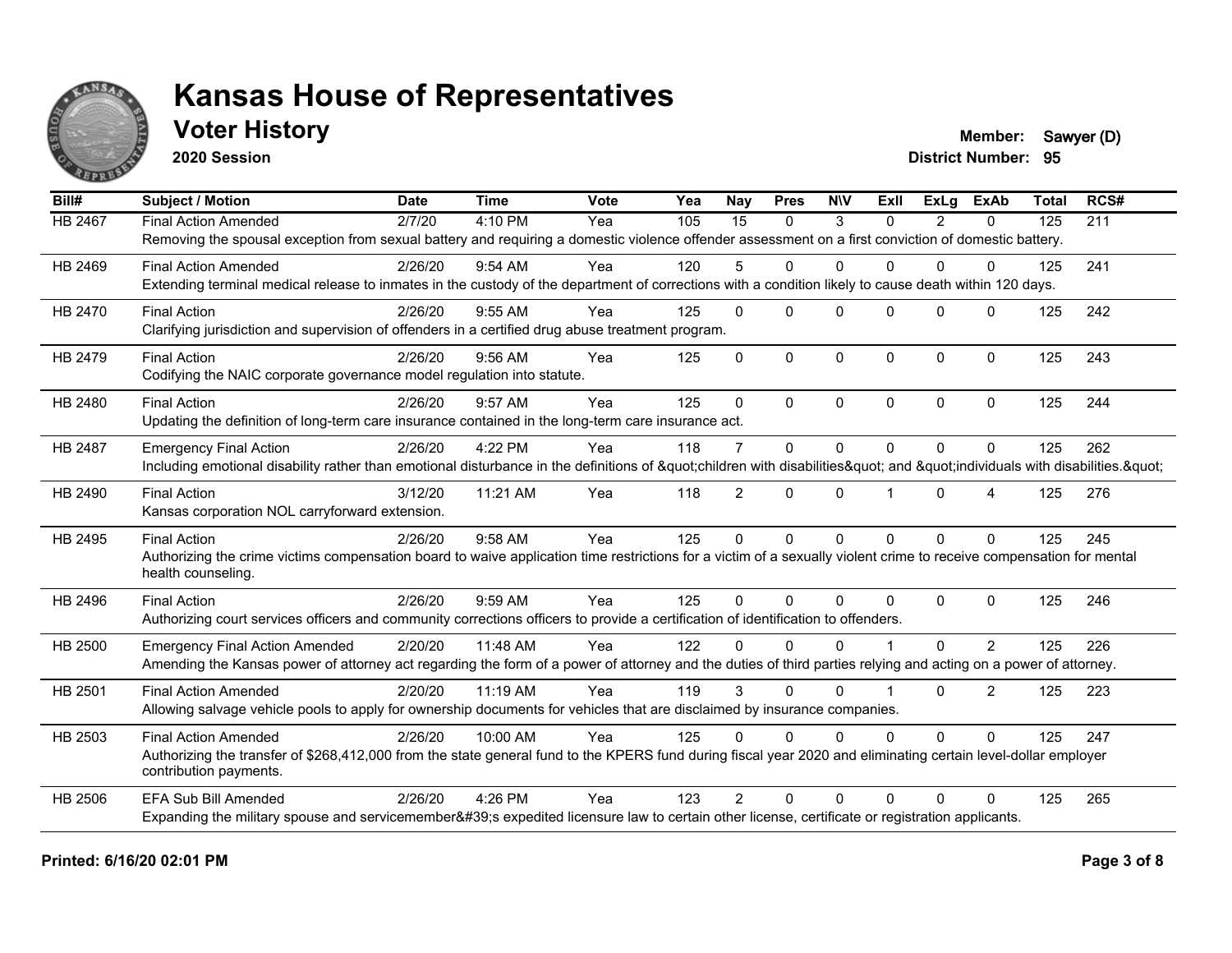

## **Voter History Member:** Sawyer (D)

**2020 Session**

| Bill#          | <b>Subject / Motion</b>                                                                                                                                                                                                                                                                                                                                                                                                                                                                                                                             | <b>Date</b> | <b>Time</b> | <b>Vote</b> | Yea | <b>Nay</b>     | <b>Pres</b>  | <b>NIV</b>  | <b>ExII</b> | ExLg        | <b>ExAb</b>    | <b>Total</b> | RCS# |
|----------------|-----------------------------------------------------------------------------------------------------------------------------------------------------------------------------------------------------------------------------------------------------------------------------------------------------------------------------------------------------------------------------------------------------------------------------------------------------------------------------------------------------------------------------------------------------|-------------|-------------|-------------|-----|----------------|--------------|-------------|-------------|-------------|----------------|--------------|------|
| <b>HB 2507</b> | <b>Final Action Amended</b><br>Liability protection for businesses that participate in high school work-based learning programs.                                                                                                                                                                                                                                                                                                                                                                                                                    | 2/26/20     | 10:01 AM    | Nay         | 97  | 27             | 1            | $\Omega$    | $\Omega$    | $\Omega$    | $\Omega$       | 125          | 248  |
| HB 2509        | <b>Emergency Final Action</b><br>Vacating certain blocks in the original town plat set aside for a college and a park of the city of Americus and vesting fee simple title in the city.                                                                                                                                                                                                                                                                                                                                                             | 2/26/20     | 4:22 PM     | Yea         | 122 | 3              | $\mathbf{0}$ | $\Omega$    | $\Omega$    | $\Omega$    | $\mathbf 0$    | 125          | 263  |
| HB 2510        | <b>Emergency Final Action</b><br>Special districts may be dissolved and responsibilities assumed by a city.                                                                                                                                                                                                                                                                                                                                                                                                                                         | 2/26/20     | 4:29 PM     | Yea         | 122 | 3              | $\Omega$     | $\Omega$    | $\Omega$    | $\Omega$    | $\mathbf 0$    | 125          | 267  |
| HB 2510        | Motion to adopt CCR<br>Creating the Kansas promise scholarship act; requiring a Kansas foster care children annual academic report card; authorizing the state board of regents on behalf of<br>Kansas state university to sell certain real property in Saline county; providing payment or waiver of tuition for certain dually or concurrently enrolled students;<br>authorizing the practice of the healing arts by healing arts school clinics; providing ACT college entrance exams and workkeys assessments to nonpublic school<br>students. | 5/21/20     | 11:59 PM    | Yea         | 110 | 3              | 0            |             | U           | $\Omega$    | 10             | 124          | 300  |
| HB 2515        | <b>Emergency Final Action Amended</b><br>Creating the Kansas promise scholarship program.                                                                                                                                                                                                                                                                                                                                                                                                                                                           | 2/20/20     | 11:47 AM    | Yea         | 116 | 6              | $\Omega$     | $\Omega$    | 1           | $\Omega$    | 2              | 125          | 225  |
| HB 2516        | <b>Final Action Amended</b><br>Enacting the first-time home buyer savings account act.                                                                                                                                                                                                                                                                                                                                                                                                                                                              | 2/26/20     | 10:03 AM    | Yea         | 123 | $\overline{2}$ | $\mathbf 0$  | $\Omega$    | $\Omega$    | $\Omega$    | $\mathbf 0$    | 125          | 249  |
| HB 2518        | <b>Final Action</b><br>Counting any crime with a domestic violence designation as a prior conviction under domestic battery.                                                                                                                                                                                                                                                                                                                                                                                                                        | 2/26/20     | 10:04 AM    | Yea         | 125 | $\Omega$       | $\mathbf{0}$ | $\Omega$    | $\Omega$    | $\Omega$    | $\Omega$       | 125          | 250  |
| HB 2521        | <b>Emergency Final Action Amended</b><br>Enacting the revised uniform athlete agents act.                                                                                                                                                                                                                                                                                                                                                                                                                                                           | 2/20/20     | 11:49 AM    | Yea         | 122 | $\Omega$       | $\mathbf 0$  | $\Omega$    |             | $\Omega$    | $\overline{2}$ | 125          | 227  |
| HB 2524        | <b>Final Action</b><br>Updating motor carrier laws and regulation of motor carriers by the state corporation commission.                                                                                                                                                                                                                                                                                                                                                                                                                            | 2/17/20     | 11:24 AM    | Yea         | 118 | $\mathbf{0}$   | $\Omega$     | $\Omega$    | 3           | $\Omega$    | $\overline{4}$ | 125          | 213  |
| HB 2528        | <b>Final Action</b><br>Providing for all vehicles more than 35 years old to qualify as an antique vehicle.                                                                                                                                                                                                                                                                                                                                                                                                                                          | 2/26/20     | 10:05 AM    | Yea         | 124 | 1              | $\mathbf{0}$ | $\Omega$    | $\Omega$    | $\Omega$    | $\Omega$       | 125          | 251  |
| HB 2540        | <b>Emergency Final Action Amended</b><br>Requiring moneys attributable to at-risk student weighting be expended for approved at-risk educational programs.                                                                                                                                                                                                                                                                                                                                                                                          | 2/26/20     | 4:37 PM     | Yea         | 111 | 14             | $\Omega$     | $\Omega$    | 0           | $\mathbf 0$ | $\mathbf 0$    | 125          | 274  |
| HB 2546        | <b>Final Action</b><br>Creating the crime of sexual extortion and adding the crime to the Kansas offender registration act.                                                                                                                                                                                                                                                                                                                                                                                                                         | 2/26/20     | 10:06 AM    | Yea         | 125 | U              | 0            | $\mathbf 0$ | $\Omega$    | $\Omega$    | 0              | 125          | 252  |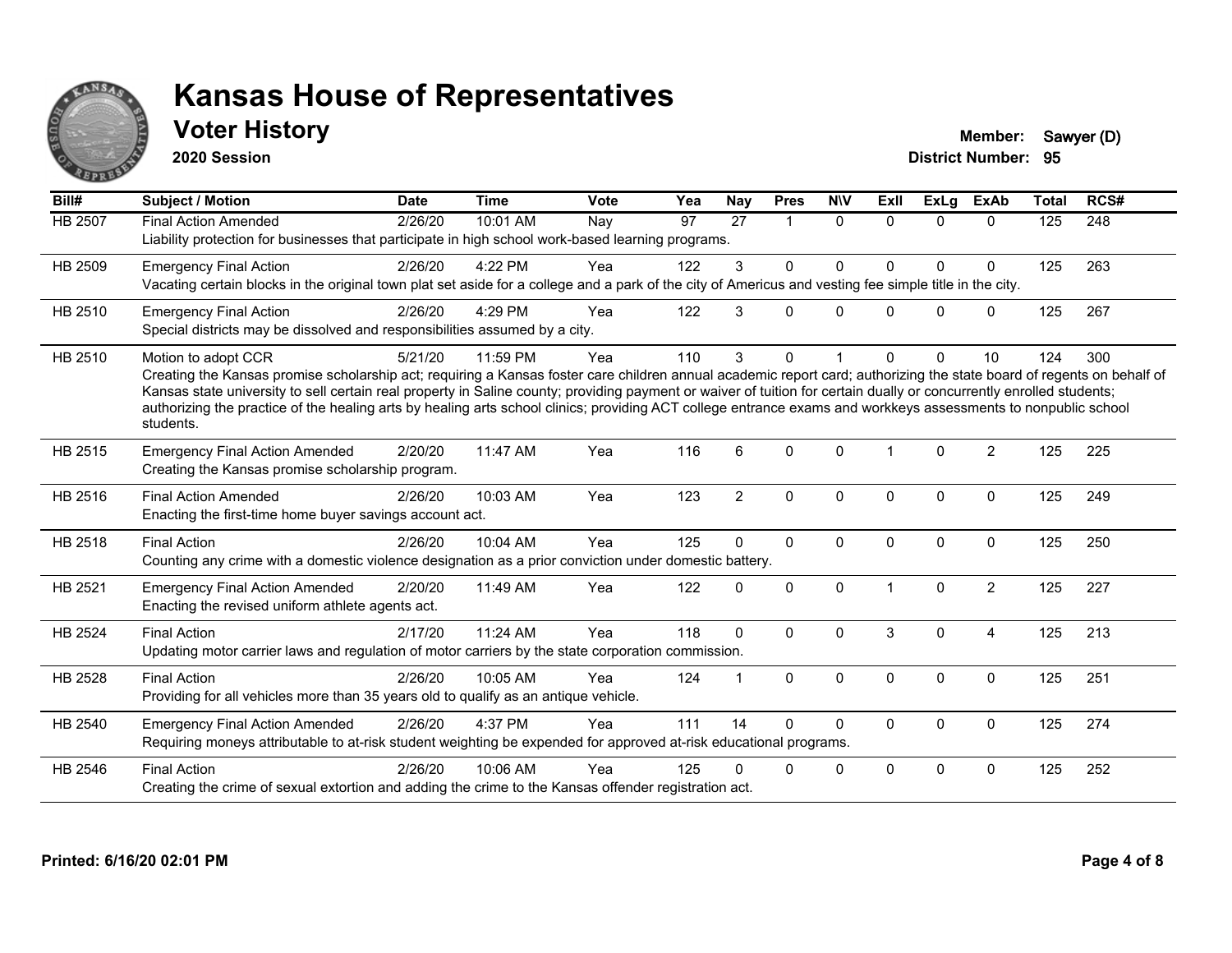

## **Voter History Member:** Sawyer (D)

**2020 Session**

| Bill#   | <b>Subject / Motion</b>                                                                                                                                                                                                                                                                                         | <b>Date</b> | <b>Time</b> | Vote | Yea | Nay            | <b>Pres</b>          | <b>NIV</b>   | ExII           | <b>ExLa</b>  | <b>ExAb</b>    | <b>Total</b> | RCS# |
|---------|-----------------------------------------------------------------------------------------------------------------------------------------------------------------------------------------------------------------------------------------------------------------------------------------------------------------|-------------|-------------|------|-----|----------------|----------------------|--------------|----------------|--------------|----------------|--------------|------|
| HB 2547 | <b>Final Action Amended</b><br>Making changes to suspended drivers' license requirements.                                                                                                                                                                                                                       | 2/26/20     | 10:07 AM    | Yea  | 125 | 0              | $\mathbf 0$          | $\mathbf 0$  | $\Omega$       | $\mathbf{0}$ | $\mathbf{0}$   | 125          | 253  |
| HB 2548 | <b>Final Action Amended</b><br>Claims against the state submitted by the Joint Committee on Special Claims Against the State.                                                                                                                                                                                   | 3/13/20     | 8:19 AM     | Yea  | 115 | $\mathbf{1}$   | $\Omega$             | $\Omega$     | $\overline{2}$ | $\Omega$     | $\overline{7}$ | 125          | 282  |
| HB 2554 | <b>Final Action</b><br>Enacting the uniform fiduciary income and principal act (UFIPA).                                                                                                                                                                                                                         | 2/26/20     | 10:08 AM    | Yea  | 125 | $\mathbf{0}$   | $\mathbf{0}$         | $\mathbf{0}$ | $\Omega$       | $\Omega$     | $\mathbf{0}$   | 125          | 254  |
| HB 2571 | <b>Final Action Amended</b><br>Club and drinking establishment liquor license eligibility; spouse is a law enforcement officer in another county.                                                                                                                                                               | 3/12/20     | 11:22 AM    | Yea  | 108 | 12             | $\mathbf{0}$         | $\mathbf{0}$ | 1              | $\Omega$     | 4              | 125          | 277  |
| HB 2575 | <b>Emergency Final Action Amended</b><br>Amending the Kansas drycleaner environmental response act to change the required deductible rate, environmental surcharge rate and penalty fine amount.                                                                                                                | 2/26/20     | 4:31 PM     | Yea  | 95  | 29             |                      | $\mathbf{0}$ | $\Omega$       | $\Omega$     | $\mathbf{0}$   | 125          | 269  |
| HB 2583 | <b>Emergency Final Action</b><br>Clarify the vacation of territory from city boundaries or release of easements.                                                                                                                                                                                                | 2/26/20     | 4:35 PM     | Yea  | 124 |                | $\Omega$             | $\Omega$     | $\Omega$       | $\Omega$     | $\Omega$       | 125          | 273  |
| HB 2585 | <b>Emergency Final Action Amended</b><br>Amending the Kansas drycleaner environmental response act to change the required deductible rate, environmental surcharge rate and penalty fine amount.                                                                                                                | 2/26/20     | 4:27 PM     | Yea  | 123 | $\overline{2}$ | $\Omega$             | $\Omega$     | $\Omega$       | $\Omega$     | $\mathbf{0}$   | 125          | 266  |
| HB 2585 | <b>Motion to Concur</b><br>Senate Substitute for HB 2585 by Committee on Utilities - Exempting certain public utilities from Kansas income taxation and allowing the state corporation<br>commission to approve certain contract and reduced electric rates and associated cost recovery from all rate classes. | 5/21/20     | 3:59 PM     | Yea  | 75  | 45             |                      | $\Omega$     | $\Omega$       | $\Omega$     | 3              | 124          | 296  |
| HB 2587 | <b>Final Action</b><br>Allowing venue for an agency adoption to be where a state agency or their subcontracting agencies have offices when the state is the agency.                                                                                                                                             | 2/26/20     | 10:09 AM    | Yea  | 124 |                | $\Omega$             | 0            | U              | <sup>0</sup> | 0              | 125          | 255  |
| HB 2595 | <b>Final Action Amended</b><br>Eliminating the 30-day delay before offering state surplus property for sale to the general public.                                                                                                                                                                              | 2/20/20     | 11:20 AM    | Yea  | 118 | 3              | $\blacktriangleleft$ | $\Omega$     |                | $\Omega$     | 2              | 125          | 224  |
| HB 2596 | <b>Final Action Amended</b><br>Allowing an alcoholic liquor manufacturer to obtain a drinking establishment license under certain conditions.                                                                                                                                                                   | 3/12/20     | 11:23 AM    | Yea  | 113 |                | $\mathbf{0}$         | $\mathbf{0}$ |                | $\Omega$     | $\overline{4}$ | 125          | 278  |
| HB 2618 | <b>Emergency Final Action Amended</b><br>Establishing a state broadband grant program under the department of commerce to encourage the deployment of broadband in the state.                                                                                                                                   | 2/26/20     | 4:33 PM     | Yea  | 120 | 5              | $\Omega$             | $\Omega$     | $\Omega$       | $\Omega$     | $\mathbf{0}$   | 125          | 271  |
| HB 2619 | <b>Final Action</b><br>Adjusting the frequency of the KPERS actuarial experience study.                                                                                                                                                                                                                         | 2/26/20     | 10:10 AM    | Yea  | 118 |                | $\Omega$             | $\Omega$     | $\Omega$       | $\Omega$     | $\mathbf{0}$   | 125          | 256  |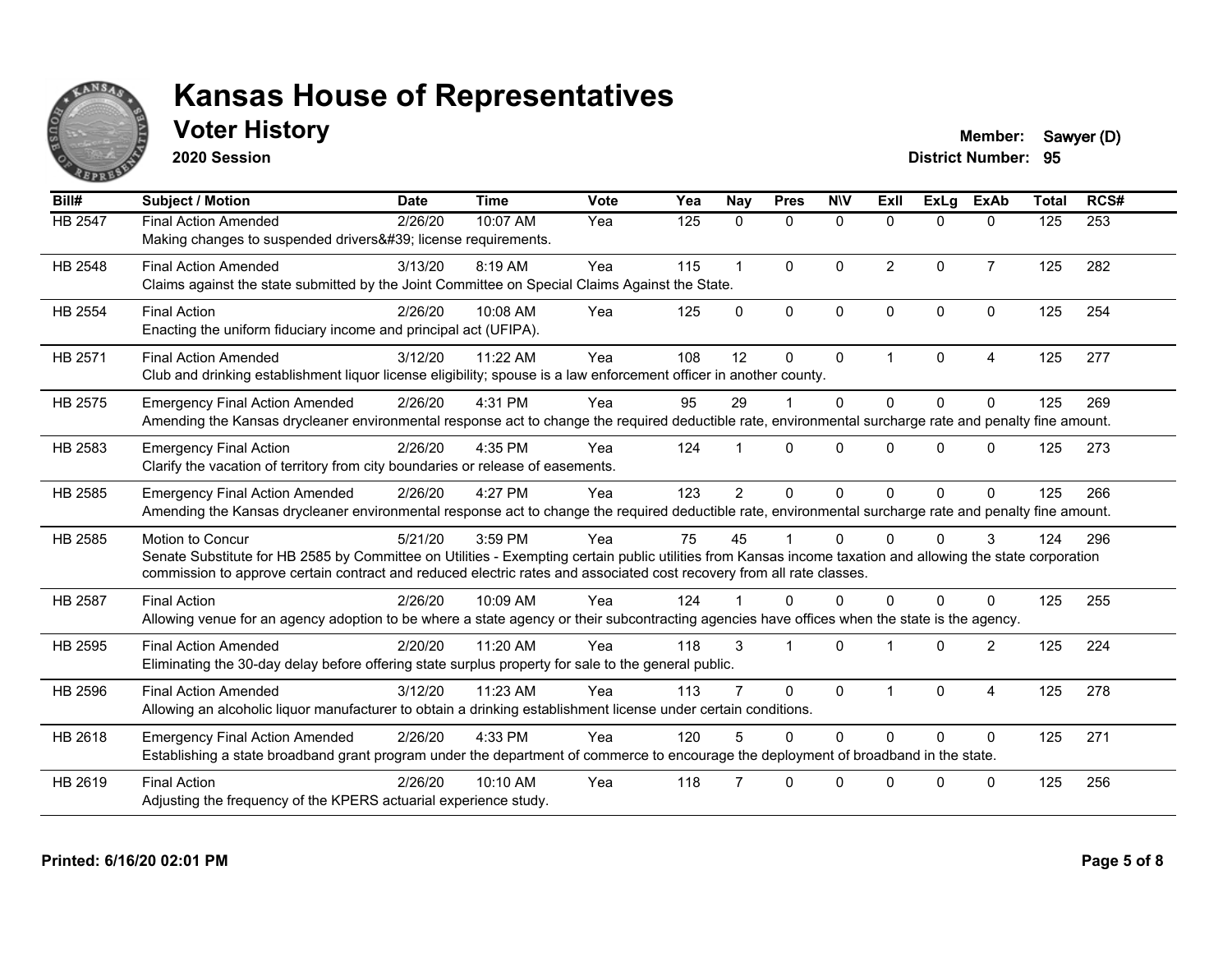

#### **Voter History Member:** Sawyer (D)

**2020 Session**

| Bill#           | Subject / Motion                                                                                                                                                                                                                                                                                                                                                                                                                                                                                                                                                                                                                                                                                                                                                                                                                                                                                                                                                                                              | <b>Date</b> | <b>Time</b> | Vote | Yea | <b>Nay</b> | <b>Pres</b>  | <b>NIV</b>  | ExII           | <b>ExLg</b>  | <b>ExAb</b>    | Total | RCS# |
|-----------------|---------------------------------------------------------------------------------------------------------------------------------------------------------------------------------------------------------------------------------------------------------------------------------------------------------------------------------------------------------------------------------------------------------------------------------------------------------------------------------------------------------------------------------------------------------------------------------------------------------------------------------------------------------------------------------------------------------------------------------------------------------------------------------------------------------------------------------------------------------------------------------------------------------------------------------------------------------------------------------------------------------------|-------------|-------------|------|-----|------------|--------------|-------------|----------------|--------------|----------------|-------|------|
| HB 2619         | Motion to Concur<br>Senate Substitute for HB 2619 by Committee on Financial Institutions and Insurance - Enacting the Kansas economic recovery loan deposit program, updating field of<br>membership requirements of credit unions and allowing privilege tax deductions on agricultural real estate loans and single family residence loans.                                                                                                                                                                                                                                                                                                                                                                                                                                                                                                                                                                                                                                                                 | 5/21/20     | 11:59 PM    | Yea  | 114 | 3          | $\Omega$     | $\Omega$    | $\Omega$       | $\Omega$     | $\overline{7}$ | 124   | 298  |
| HB 2646         | <b>Final Action</b><br>Allowing the attorney general to coordinate training for law enforcement agencies on missing and murdered indigenous people.                                                                                                                                                                                                                                                                                                                                                                                                                                                                                                                                                                                                                                                                                                                                                                                                                                                           | 2/26/20     | 10:11 AM    | Yea  | 125 | 0          | 0            | ∩           |                | <sup>n</sup> | 0              | 125   | 257  |
| HB 2689         | <b>Final Action Amended</b><br>Amending the angel investor tax credit with respect to the definition of qualified securities, tax credit limitations and amounts, investor requirements and extending the<br>date that credits may be allowed.                                                                                                                                                                                                                                                                                                                                                                                                                                                                                                                                                                                                                                                                                                                                                                | 3/13/20     | 8:23 AM     | Yea  | 103 | 12         |              | $\Omega$    |                | $\Omega$     | $\overline{7}$ | 125   | 283  |
| HB 2695         | <b>Emergency Final Action</b><br>Allowing special agents from the department of corrections to attend the Kansas law enforcement training center.                                                                                                                                                                                                                                                                                                                                                                                                                                                                                                                                                                                                                                                                                                                                                                                                                                                             | 2/26/20     | 4:34 PM     | Yea  | 125 | 0          | $\Omega$     | $\Omega$    | $\Omega$       | $\Omega$     | 0              | 125   | 272  |
| HB 2699         | <b>Final Action</b><br>Requiring court services officers to assist with child in need of care cases when directed by a judge.                                                                                                                                                                                                                                                                                                                                                                                                                                                                                                                                                                                                                                                                                                                                                                                                                                                                                 | 2/26/20     | $10:13$ AM  | Nay  | 105 | 20         | $\Omega$     | $\Omega$    | $\Omega$       | $\Omega$     | $\Omega$       | 125   | 258  |
| HB 2702         | <b>Emergency Final Action</b><br>Decoupling the KIT and KIR workforce training programs from the high performance incentive fund program and enhancing the workforce training tax credit.                                                                                                                                                                                                                                                                                                                                                                                                                                                                                                                                                                                                                                                                                                                                                                                                                     | 2/26/20     | 4:32 PM     | Yea  | 125 | $\Omega$   | $\mathbf{0}$ | $\Omega$    | $\Omega$       | $\Omega$     | $\mathbf{0}$   | 125   | 270  |
| HB 2702         | Motion to adopt CCR<br>Enacting the Kansas taxpayer protection act; establishing notice and public hearing requirements prior to approval by a governing body to exceed its revenue neutral<br>rate for the imposition of property tax and discontinuing the city and county tax lid; providing a waiver of interest and fees on certain delinquent property taxes for a<br>period of time and delaying preparation of delinquent real estate tax list and notice; prohibiting valuation increase for real property solely as the result of normal repair,<br>replacement or maintenance of existing structure; providing for county treasurers to establish a payment plan for the payment of delinquent or nondelinquent taxes;<br>requiring the state board of tax appeals to serve orders and notices by electronic means if requested by the party; prohibiting county appraisers and the state board of<br>tax appeals from increasing the valuation of county appraised property in valuation appeals. | 5/21/20     | 11:59 PM    | Yea  | 89  | 28         | 0            | $\Omega$    | U              | 0            | 7              | 124   | 299  |
| <b>HB 2708</b>  | <b>Emergency Final Action</b><br>Creating a drug abuse treatment program for people on diversion and allowing county attorneys to enter into agreements with court services and community<br>corrections for supervision.                                                                                                                                                                                                                                                                                                                                                                                                                                                                                                                                                                                                                                                                                                                                                                                     | 2/26/20     | 4:23 PM     | Yea  | 125 | 0          | $\Omega$     | $\Omega$    | 0              | $\Omega$     | $\Omega$       | 125   | 264  |
| HB 2713         | <b>Emergency Final Action Amended</b><br>Enacting the revised uniform law on notarial acts.                                                                                                                                                                                                                                                                                                                                                                                                                                                                                                                                                                                                                                                                                                                                                                                                                                                                                                                   | 2/26/20     | 4:30 PM     | Yea  | 122 | 3          | 0            | $\mathbf 0$ | $\Omega$       | $\Omega$     | 0              | 125   | 268  |
| <b>HCR 5025</b> | <b>EFA Amend and Debate</b><br>Ratifying and providing the continuation of the March 12, 2020, state of disaster emergency declaration for the state of Kansas.                                                                                                                                                                                                                                                                                                                                                                                                                                                                                                                                                                                                                                                                                                                                                                                                                                               | 3/13/20     | 11:21 AM    | Yea  | 116 | O          | 0            | ∩           | $\overline{2}$ | $\Omega$     | $\overline{7}$ | 125   | 284  |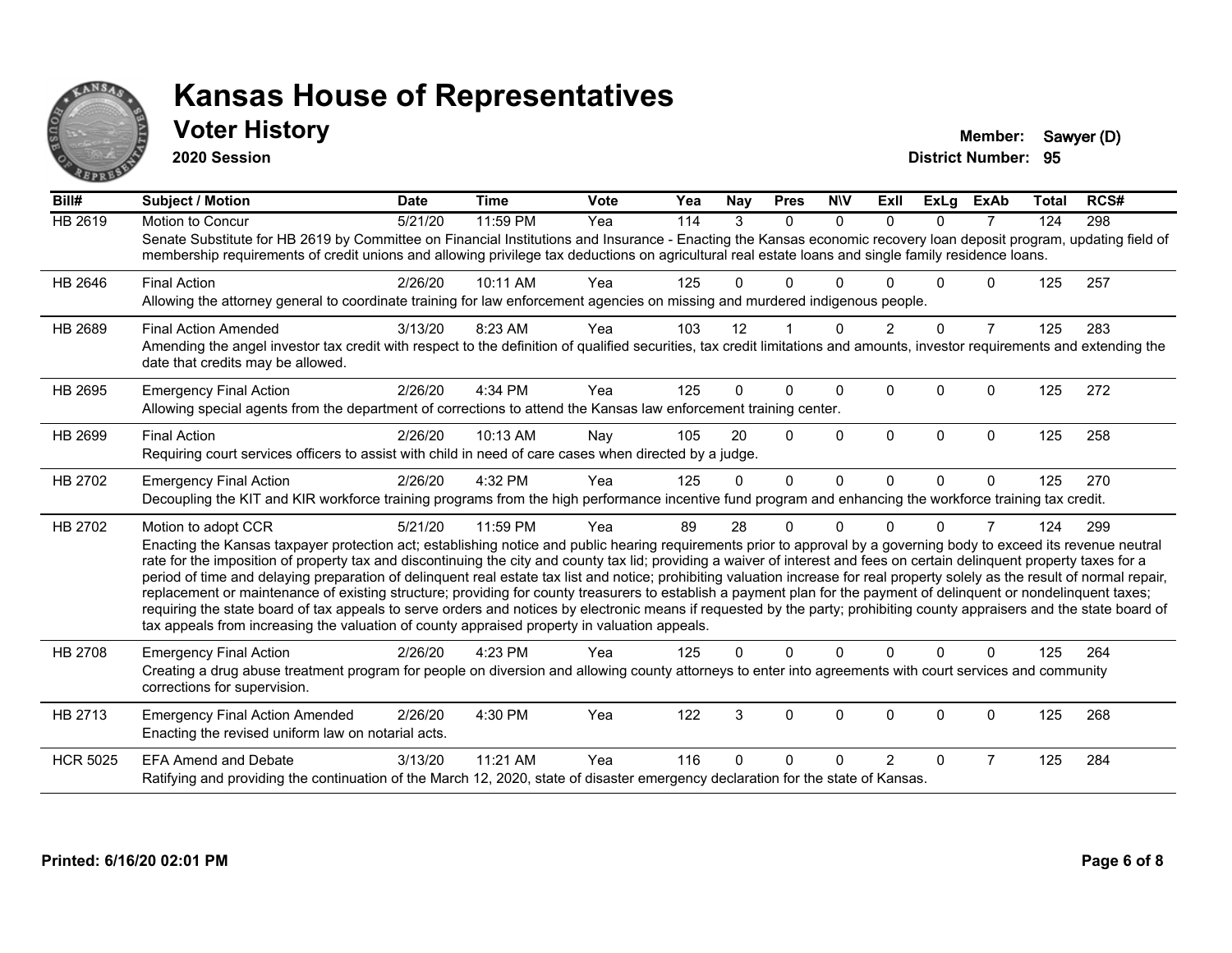

#### **Voter History Member:** Sawyer (D)

**2020 Session**

| Bill#           | <b>Subject / Motion</b>                                                                                                                                                                                                                                                                 | <b>Date</b> | <b>Time</b> | <b>Vote</b> | Yea | Nay | <b>Pres</b> | <b>NIV</b> | ExII           | <b>ExLg</b>   | <b>ExAb</b> | <b>Total</b> | RCS# |
|-----------------|-----------------------------------------------------------------------------------------------------------------------------------------------------------------------------------------------------------------------------------------------------------------------------------------|-------------|-------------|-------------|-----|-----|-------------|------------|----------------|---------------|-------------|--------------|------|
| <b>HCR 5025</b> | Motion to adopt CCR<br>Ratifying and providing the continuation of the March 12, 2020, state of disaster emergency declaration for the state of Kansas, subject to limitations.                                                                                                         | 3/19/20     | 4:11 PM     | Yea         | 115 | 0   | 0           | $\Omega$   | $\Omega$       | 0             | 10          | 125          | 293  |
| <b>SB 27</b>    | <b>EFA Amend and Debate</b><br>House Substitute for SB 27 by Committee on Commerce, Labor and Economic Development - Providing for a maximum of 26 weeks of unemployment insurance<br>benefits and compensation for the pre-payment waiting period.                                     | 3/17/20     | $1:02$ PM   | Yea         | 119 |     |             |            | $\overline{2}$ |               | Δ           | 125          | 288  |
| SB 66           | Motion to adopt CCR<br>Appropriations for Fy 2020, 2021 and 2022 for various state agencies.                                                                                                                                                                                            | 3/19/20     | 3:52 PM     | Yea         | 99  | 16  | $\Omega$    | $\Omega$   | $\Omega$       | $\Omega$      | 10          | 125          | 292  |
| SB 102          | FFA Amend and Debate<br>House Substitutes for SB 102 by Committee on Judiciary - Allowing the chief justice of the Kansas supreme court to extend or suspend deadlines or time limitations to<br>secure the health and safety of court users, staff and judicial officers.              | 3/16/20     | 12:13 PM    | Yea         | 113 | 5   | 0           | 0          | 3              | 0             | 4           | 125          | 285  |
| SB 142          | <b>EFA Sub Bill Amended</b><br>House Substitute for SB No. 142 by House Committee on K-12 Education Budget - Authorizing the state board of education to grant waivers for school districts from<br>the requirement to provide a minimum number of school hours during the school term. | 3/17/20     | 10:31 AM    | Yea         | 117 | 2   |             |            | 2              |               | Δ           | 125          | 287  |
| SB 155          | <b>Final Action</b><br>Cemetery district territory deannexed from the territory of Valley Center.                                                                                                                                                                                       | 2/7/20      | $4:08$ PM   | Yea         | 119 |     | $\Omega$    | 3          | $\Omega$       | $\mathcal{P}$ | $\Omega$    | 125          | 210  |
| <b>SB 173</b>   | <b>EFA Amend and Debate</b><br>House Substitute for SB 173 by Committee on Appropriations - Providing for the Eisenhower legacy transportation plan.                                                                                                                                    | 3/16/20     | 7:20 PM     | Yea         | 103 | 16  |             | ∩          | $\mathcal{P}$  | $\Omega$      | 3           | 125          | 286  |
| <b>SB 173</b>   | Motion to adopt CCR<br>House Substitute for SB 173 by Committee on Appropriations - Providing for the Eisenhower legacy transportation plan.                                                                                                                                            | 3/19/20     | 12:04 PM    | Yea         | 112 | 3   |             | O          | $\Omega$       | $\Omega$      | 10          | 125          | 291  |
| <b>SCR 1613</b> | <b>Final Action</b><br>Amending the bill of rights of the constitution of the state of Kansas to reserve to the people the right to regulate abortion through their elected state representatives<br>and senators.                                                                      | 2/7/20      | $4:07$ PM   | Nay         | 80  | 43  | 0           |            |                | 2             | $\Omega$    | 125          | 209  |